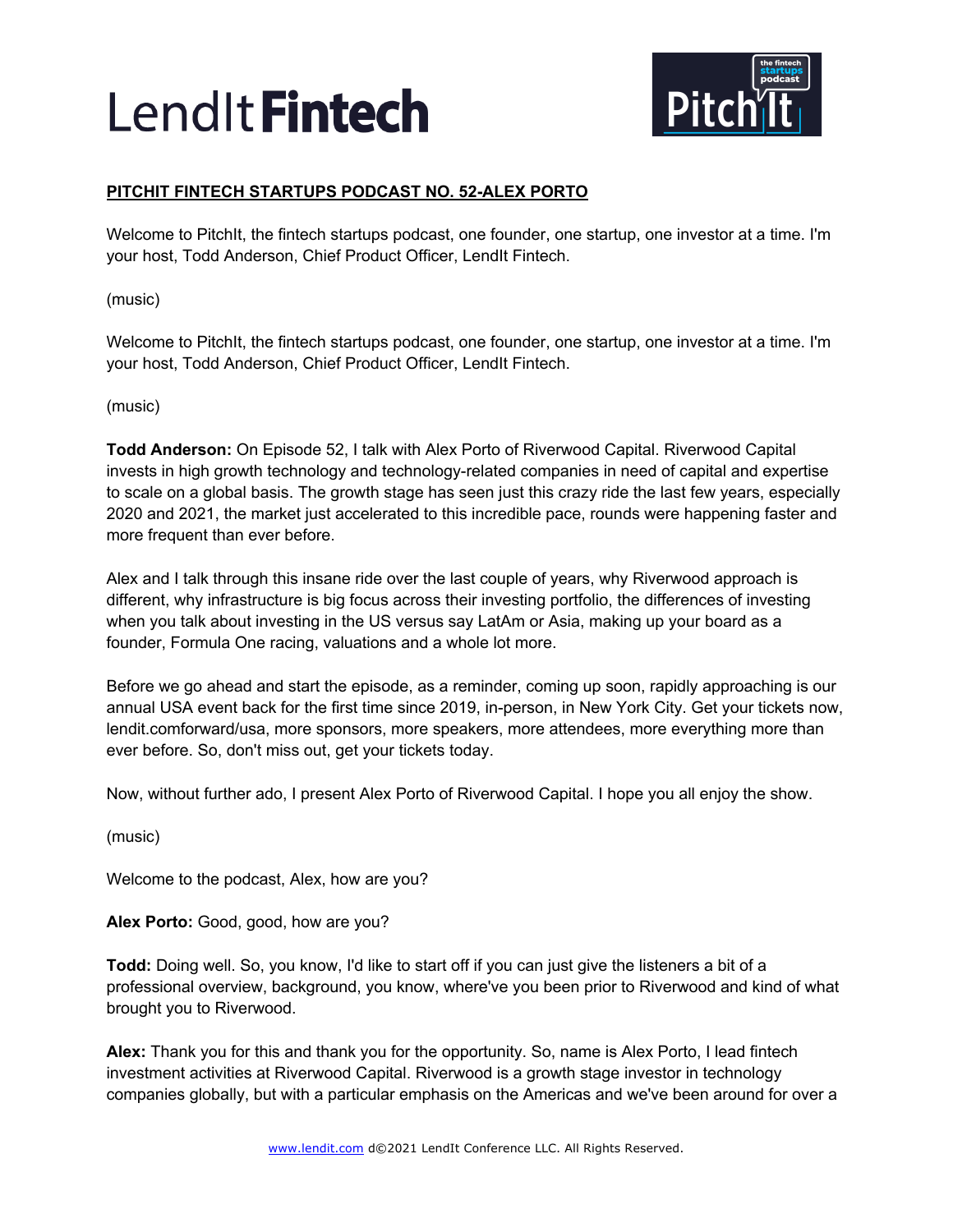

decade leading investments in over 65 companies and very excited about what is to come. A little bit about myself, in addition to spending all my time really at the intersection of fintech, software and commerce, I also spend a significant amount of time on emerging environmental and social themes.

My background is I've spent a decade or so at the intersection of growth for mid-sized companies that are seeking to scale up technology and markets, a significant bend on international markets so not only looking at US domestic companies but helping companies in the US grow global or helping companies passport from Latin America to global, Asia Pacific to global and that's a little bit about me.

**Todd:** So, if you can give us a bit of an overview, you know, the investment thesis at Riverwood and. you know, give us a little bit of a flavor types of companies you target and kind of why you guys target those companies.

**Alex:** We invest anywhere between \$30 Million on the low end up to \$200 Million into emerging growth companies so typically that means that they have emerged from out of existential risks that are associated with earlier stage investments, things like what is our product market fit, what is our revenue and monetization model and what does the go-to-market motion look like. Usually, there's some pre-requisites in terms of company building activities that we consider to be the basics and fundamental that are things that we generally sift for and consider to come in afterwards and be management's growth partner, invest the significant shareholder and hopefully, help influence the outcome and then pass that way.

In terms of our overall investment thesis and philosophy, we're focused on markets that have very clear secular adoption trends and so when you're an investor in technology and tech-adjacent fields, you have the wind at your back a lot of times, especially if you're investing in those companies that are really on the attack versus those companies that are on defense. So, what that means is, you know you're investing in a company, for example, that helps accept online payments or if you're investing in a company that helps companies launch cards or accept money or pay-ins or pay-outs. We all know where the future is going and that means that as long as you can be a solid and durable service provider and deliver value for money, the markets are only growing and there's a large tectonic shift from legacy incumbents and existing service providers to this next gen service providers and we really like riding that wave.

I would say we spend most of our time thinking through software, business models and business services, business models and how through the utilization of technology these companies can help banks, payment companies, insurers and other financial ecosystem participants to be better. However, we do spend some amount of time also evaluating those that seek to be full sight players so the combination of technology, regulatory infrastructure and the underlying financial service being delivered, but given that we are predominantly a technology-focused firm, we usually gravitate more towards this infrastructure, the software, this data and business model-type companies.

So, to make this a little bit more concrete, some of our investments have been....we've done four investments in what I'd like to call Office of the CFO or general accounting and general ledger activities which are adjacent to a lot of fintech opportunities and generally have their own versions of embedded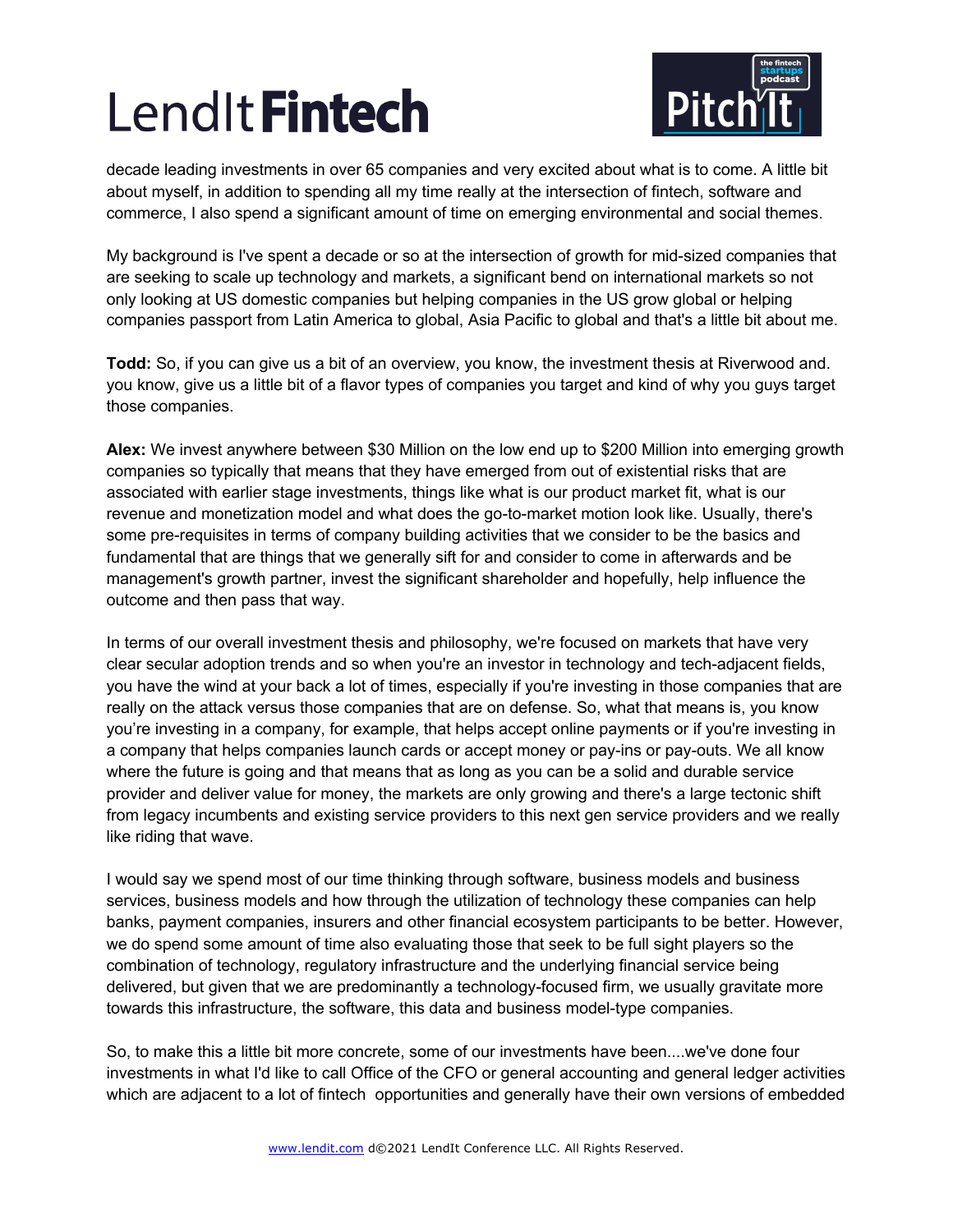

fintech opportunities in the United States and in Latin America. Two notable ones in that category are Build Trust where we led the Series E, that company is now a public company and only down in Brazil which is a SaaS ERP or Enterprise Resource Planning software that also has cards, corporate expense management, pay-ins and invoice factoring through third party providers.

We also have in consumer banking and payments, we invested in and we're the lead outside shareholder in a company called Technisys which is core and channel banking software across the Americas which recently announced and consummated a transaction with SoFi Galileo, Nium in payins and pay-outs and Banking-as-a-Service globally, that's a unicorn that we invested in last year so very high growth, very interesting company, I'm on the board of that one and DAK which is Latin America's leading Banking-as-a-Service provider. Hopefully, that gives the flavor.

**Todd:** Obviously, you brought it up and doing research for the episode and looking at portfolio companies, you guys obviously invest in the US, you know, Latin America, I think some in Asia as well, but when you think about a market like the US and then an emerging market like LatAm, do you view these opportunities, growth opportunities through a different lens, like how does the market play into how you make a decision when it's a established market like the US versus say an emerging market like LatAm?

**Alex:** Yeah. That's a very good question, it's one we spend a lot of time on when we're thinking about disaggregating a value chain or an end market, we, by nature, being global and in the US, we get to sometimes see how, you know, what's called the future if we believe that markets in Latin America and other parts of the world and developing parts of the world, we'll react and we'll catalyze in a similar fashion as the US, but then also having the humility to understand that sometimes these markets go very differently and there's different market structures and idiosyncrasies and cultural norms that sometimes lead you to different places.

And so, for us in general, what we're trying to do is from a technology perspective we try and understand how global versus localized the end-market that we're serving is and that gives you some amount of local barriers to entry and defensibility. Oftentimes, we're investing in emerging growth companies and might only risk you \$20,30 or 75 Million and we need to be assured that these companies, that they can operate at free cash flow break even if they choose at the end of our investment cycle or even during our investment cycle when you go through moments of shock like we currently are. And so, that means that the technology needs to be differentiated enough and there need to be a couple of other conditions for us to be clear that a local champion in Brazil or Mexico or Colombia or some other part of the world will win the game however we define it versus, you know, what has been a decade long of surplus of capital and amazing technology being built in the United States.

So, that's the dynamic and that's the interplay that we generally go down the path of trying to understand how important is reaching on in local tech and what other considerations, regulatory or just, you know, customer preferences are there that will enable the building of a local original champion that can stand our parity or hopefully above parity to US, our global best in (inaudible).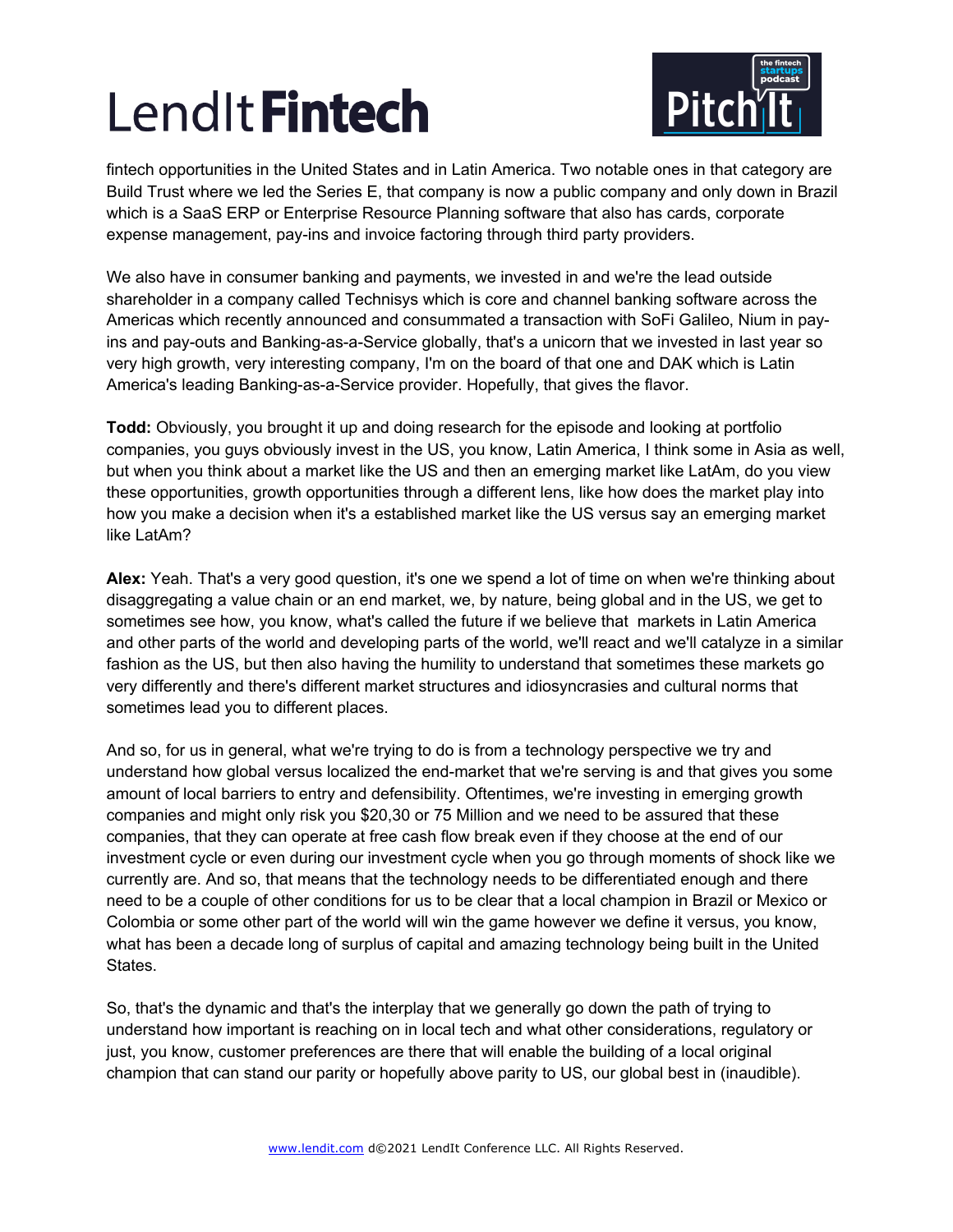

**Todd:** When it comes to a global event, like we just are kind of still coming out of, does the impact of kind of how you guys think through investing, does that shift at all in a market like the US versus LatAm? How do you think of the dynamic of what we've just been through and does that change how you view the markets or how you view potential investments through what we've all gone through the last couple of years, like did it play into changing any of what you guys do or at least make you rethink. Is this a market we want to be in, are these the types of companies we want to invest in say LatAm or in emerging markets or does it reinforce some of the stuff that you guys (inaudible)?

**Alex:** Like many investors I know, operators are really wrestling with this question right now. I would slice it on to a couple of different components. The first is, from an investor perspective, clearly what's happening and what's been happening over the last couple of months when you look at the public markets as a de-grossing and people just getting off the risk curve and just going to whatever their definition of quality is and oftentimes emerging markets carry a risk premia associated with it and so folks in the public markets are reacting accordingly. And you start to see a cascading effect of that go through the private markets first at the very late stage companies, i.e. those companies that in theory would have been public companies or near public companies this year and then it goes down through the venture capital ABCs over a period of time.

This is still being, I would say, legislated, a lot of companies right now and their boards and investors are trying to find this sense of what is the new normal and I think that's going to continue to take a couple of quarters to play out The counter billing trend there is that there's been so much capital that's been raised to this dedicated private pools of capital and the way incentives work are such that managers have an incentive to deploy capital and so these two things will have to play themselves out over the next couple of quarters to see what is a new equilibrium. In terms of how that makes us shift, if anything, in our narrative, we have the benefit of being really long term investors focused on secular trends and not investing and thinking about it in terms of debts, i.e. there's a factor, there's a thesis and I want to spray across seven or ten companies that are broadly playing into that trend and see how those companies evolve.

That's not our thesis, we lead investments, we join the board and we hope and aspire to be management's growth partner as well as, you know, their first call helping them actually build. And so, what does that mean? That means human capital and time on our side is our biggest constraint in terms of how many new deals we can do per year and that means that we've always been incredibly selective and we will continue to be because there are only so many people that will join the board and help influence the outcomes of these companies. We think this will be a fertile ground in 2023 and 2022 in terms of really interesting opportunities as different folks take different views on how long to stay out of the risk curve and we continue to seek to invest in these companies because oftentimes it is small enterprises.

That's a little bit cliche, but there's great founding moments here, there's great moments in time where if the capital flows, especially in emerging markets, can get hampered for one quarter or two, those companies that perhaps were less capital efficient and more along the momentum curve of grow at all costs or grow into a sustainable business versus operating a little bit more incrementally, but knowing that you have assurance around the long term sustainability. You know, we're going to see which of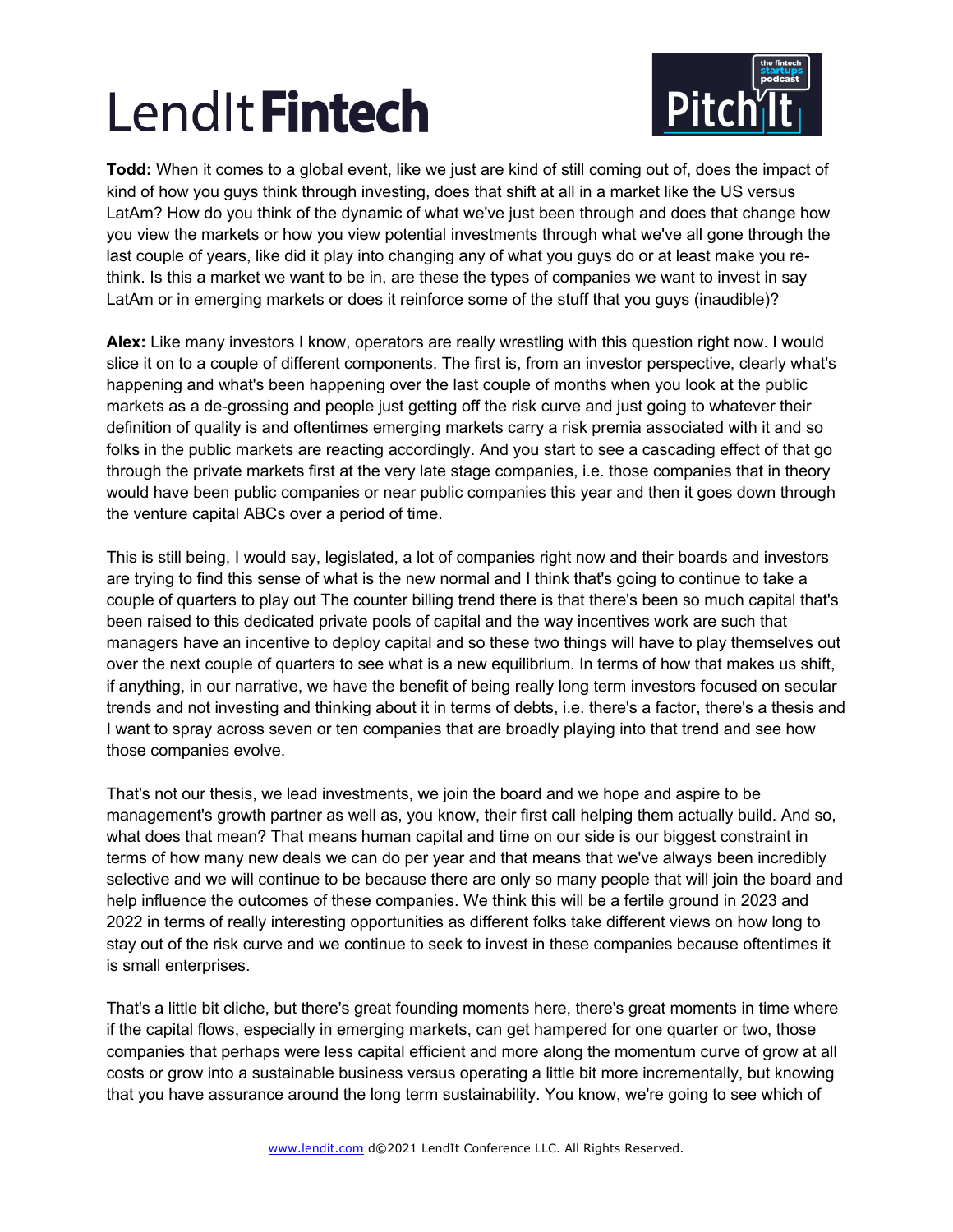

those two theses in different parts of the world and different company approaches, which ones of those are going to play out to the benefit of the company.

And so, from our perspective, we continue to be excited, we look at companies in the United States, Latin America and opportunistically in Asia Pacific and other parts of the world and turtle-bound. The momentum is high and in these moments where folks can perhaps take a step back, as long as we're committed and the thesis hasn't been impaired in any way which we don't really think to be the case, especially when you're investing in software, data and processing companies, our views remain unchanged.

**Todd:** Through your answer there, you mentioned joining the board, leading rounds. Do founders do enough to make or construct the board that they really want or do you see founders, at times, saying alright, we should take this check or we should take this financing and we could maybe deal with so on that we might not be a perfect fit for the board.

Do founders take control of hey, this is the makeup and board, we really want to get this company in the vision that we see versus no, we really need this capital, I think we maybe need to take the check regardless of the board seat that might come with it, like do founders take control of that enough or do they potentially make mistakes there and take money that maybe put them in a little bit of a lurch say sometime down the line that they might not have envisioned when they first took the check?

**Alex:** Well, of course, it's a very broad market and you see a little bit of everything, but especially when we're having these conversations early on with founders, it's a mutual fit. We're telling them what our brand of investing is and what it entails, what are pros and cons of taking more money and knowing that we will be an active board member and what are the different alternatives that they have and there's been a lot going on in the press and Twitter and various articles about the various types of new approaches and de-coupling investment from advice and I think it's all fair game as long as it's a considered and it's a decision that's being made by the founder hopefully, in consultation with his existing investors and board to understand the various pros and cons.

You know, if you're going to take money from someone who perhaps will be a little bit more hands off, perhaps you can couple that money with an independent board member and perhaps that's enough. The long and short of it is we have our way of doing things, it's been relatively successful for us, but I think it really depends on, you know, what a founder is looking for in a capital provider and hopefully, they do have, whether it's a solid board that is predominantly investors or independent board members or just a series of advisors. There's various ways that you can accomplish having people in your corner when you have to make tough decisions or when you have a question on have you seen this before.

And I think our approach is to bundle all that together with capital and I don't have all the answers, but we tend to think that our broader firm and ecosystem hopefully, we can help. So, in short, I think founders are getting smart on this issue, I think that there's a lot more work to be done and you just hope that the capital provider that you're choosing gives you the right set of tools and if not, to supplement them.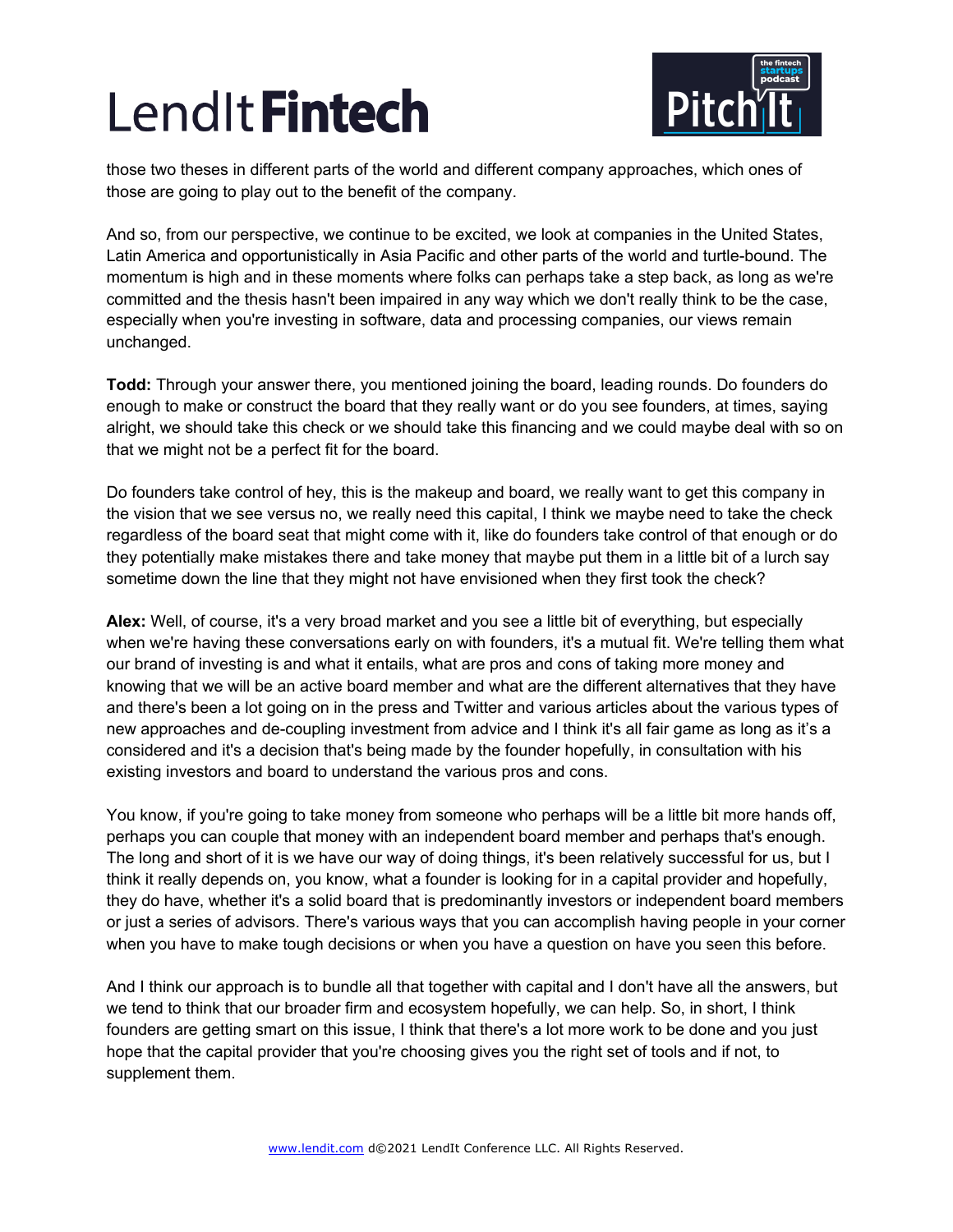

**Todd:** Looking at your guys portfolio, clearly, there's an infrastructure theme, you mentioned the companies, Technisys, DAK, Nium, a few others, what makes the infrastructure investment right now so exciting that you guys keep going into the space and on the backside of that answer, what other areas of fintech are exciting for you guys and can see as a potential area of interest if not now then sometime in the future, you know, potentially DeFi, crypto, more on the payment side. Tell us a little bit more about, you know, the infrastructure angle and then what else is exciting in the space.

**Alex:** Why so much infrastructure investing, it goes to back a little bit of our cultural heritage and our selection around the best technology service provider. We feel that that's a core competency of ours to evaluate the senior management, evaluate the product, the technology, the vision as well as the go-tomarket approach from a B2B perspective and say, we think, what we reasonably conclude that this model will work and this company will go from let's say a marketplace where there's two or three competing vendors for that lead spot, that that vendor will become the number one or the de facto and we've had good success in that.

To make an investment in a neobank or a full stack bank, I think it's just as important that you understand the psychology of that end consumer, how you're going to reach that end consumer, the design aesthetic, there's so many aspects there that really flip into consumer investing, Internet investing and oftentimes investors that do that tend to be kind of consumer Internet (inaudible). We certainly have some of those skills and have made great investments in that category, but ultimately, technology alone is necessary, but it's not really sufficient for a successful investment in a neobank, for example. We've seen countless examples of very solid technical infrastructure, really interesting stuff being built, but for whatever reason and I say for whatever reason they haven't been able to capture the lightning as some competitors.

And so, for those reasons, we tend to find the infrastructure thesis as long as it's a market that is going to be where there's more than one or two financial institutions that are, you know, it's not going to be an oligopoly or a monopoly in market, but this infrastructure investment pieces provides you perhaps a lower volatility, but more durable and a little bit more margin of safety on an investment. So, that's why infrastructure for us, and it's worked for us thus far and we'll continue to chase after infrastructure opportunities, that's also some of the other new areas that we're spending time around. You know, in the United States there's a lot of attention being placed upon this concept of Pay Fact enablers and Pay Fact-as-a-Service, we find these very interesting because it opens up this embedded fintech opportunity, why that software company's becoming a payments company, a marketplace and what have you, you know, who better than that service provider to actually own that merchant relationship.

We think that's very interesting and we think it's further developed in the United States and we think in the large markets, we think there's similar pieces to potentially be built out. I also think there's a ton of work, especially in emerging markets, on B2B marketplaces where if you can combine aspects of a traditional marketplace thesis, but there's just more infrastructure to be built so you can also embed payments, wallets, insights, supply chain visibility and even lending, you can create a really interesting ecosystem. So, in general, this Pay Fact enabler, Pay Fact-as-a-Service mostly in emerging markets but also domestically and this B2B marketplace where you can provide more than that supply/demand matching are some thesis that we find very interesting and we're evaluating companies globally.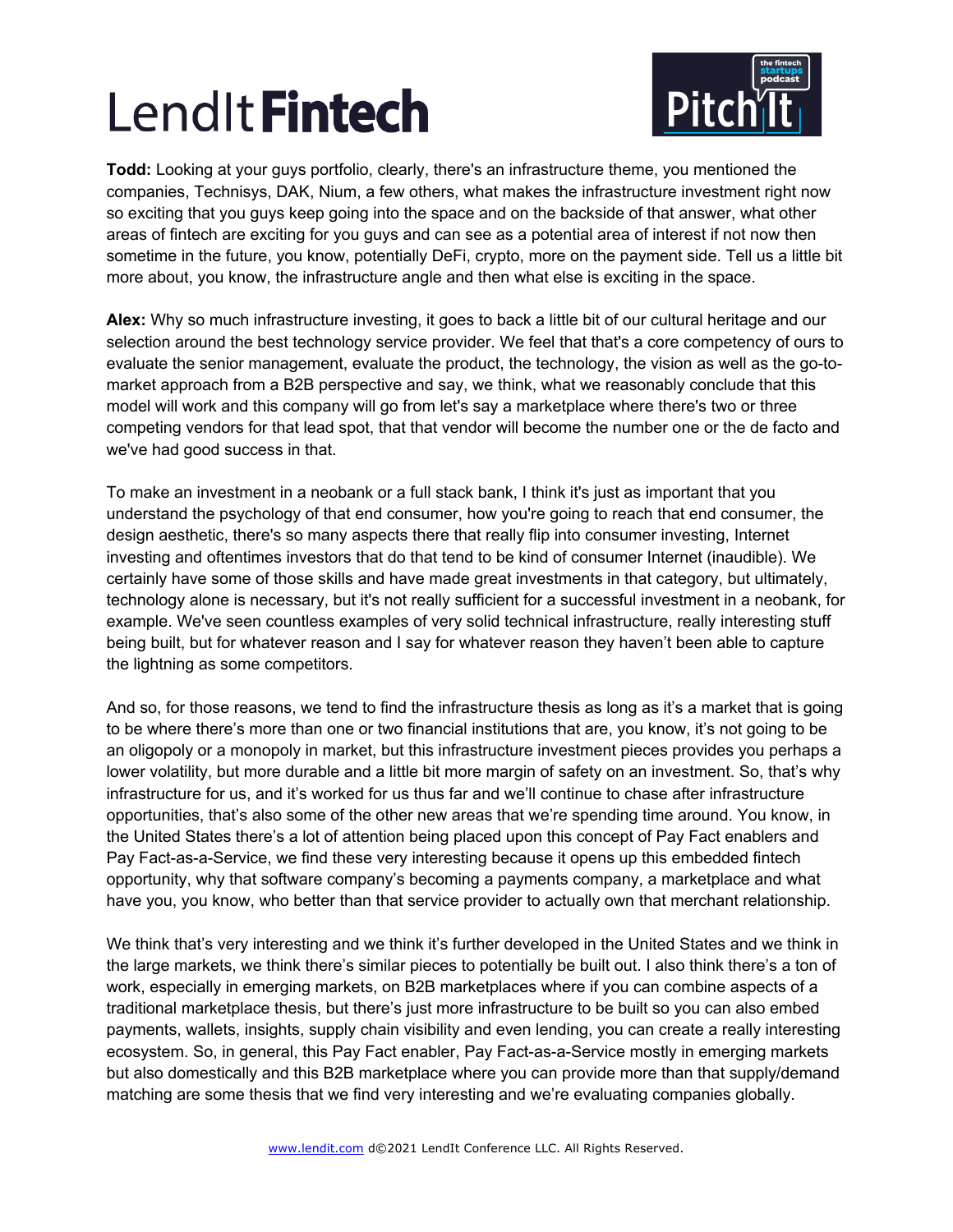

**Todd:** Last couple of years, the money that flooded into fintech has kind of been obscene, I guess, in some ways (laughs), I mean, there's been a ton of capital put into the space, do you think the last few months, in talking to both investors and founders, it feels as if, from what they've told me, is that things have started to kind of come back to earth a bit. You know, there's been some famous flameouts most recently that the company passed, but have founders started to understand that things are coming back to earth a bit and do you think founders got a bit ahead of their skis the last couple of years because of how much money flooded into the space and it kind of changed the dynamic and, you know, founders were kind of just grabbing large sums of money and maybe not running their companies as capital efficient as they might have or they should have been.

**Alex:** Well, I would say that and I think there's much of this activity in terms of soul searching that's been done broadly, but this was a …in some ways it was a collective illusion that this is not only founders, right, I think we all, as we think about all of our investment activities in 2020 and 2021, we can all look back and perhaps examine that we got a little bit too far ahead of us. Luckily in our case, we don't believe that to be the case, again, because we don't make a lot of different bets, we do a lot of diligence and our underlying investment thesis is more aligned with high growth companies, but that have compelling businesses today where we are investing because the business today works and there's a very interesting upside opportunity.

So, in our case, we're feeling really good, but I would say, overall, you know, it's certainly the case that there should be some soul searching done about what can we learn from the last 18 to 24 months of collective behavior and it certainly does feel like we are back to and we all need to collectively forget any learned behavior, unlearn them from 2020 to 2021 and realize that we are back to some semblance of what was normal which is between 2014 to 2019 where multiples were X or Y and there were established themes around when you raise, how much you raise, why you raise and this idea of skipping and pulling together two cap raises in one because there's such an availability of capital, it's risking the company, right.

And so, (inaudible) the company from 2% is one which is you pre-suppose the valuation that you're going to need to eventually potentially grow into and the second is you probably made a certain set of commitment around your expected growth rates and your capital consumption because of how much money you took in and so now, you have to go re-look at your business plans and perhaps have more of a capital efficient growth curve which could lead to a much longer path to overcoming that perceived valuation gap and that can create interesting and challenged dynamics in the board room and with investors.

So, I don't put this on founders, I think there is blame to go around and I think, you know, we, as an industry, that are backing and helping to scale up these emerging growth companies, you know, we have some indigestion to go through over the next three. six, nine months of helping our companies and helping the industry to get past this and get back to real business building versus some of the ephemeral actions that you saw in 2020 and 2021.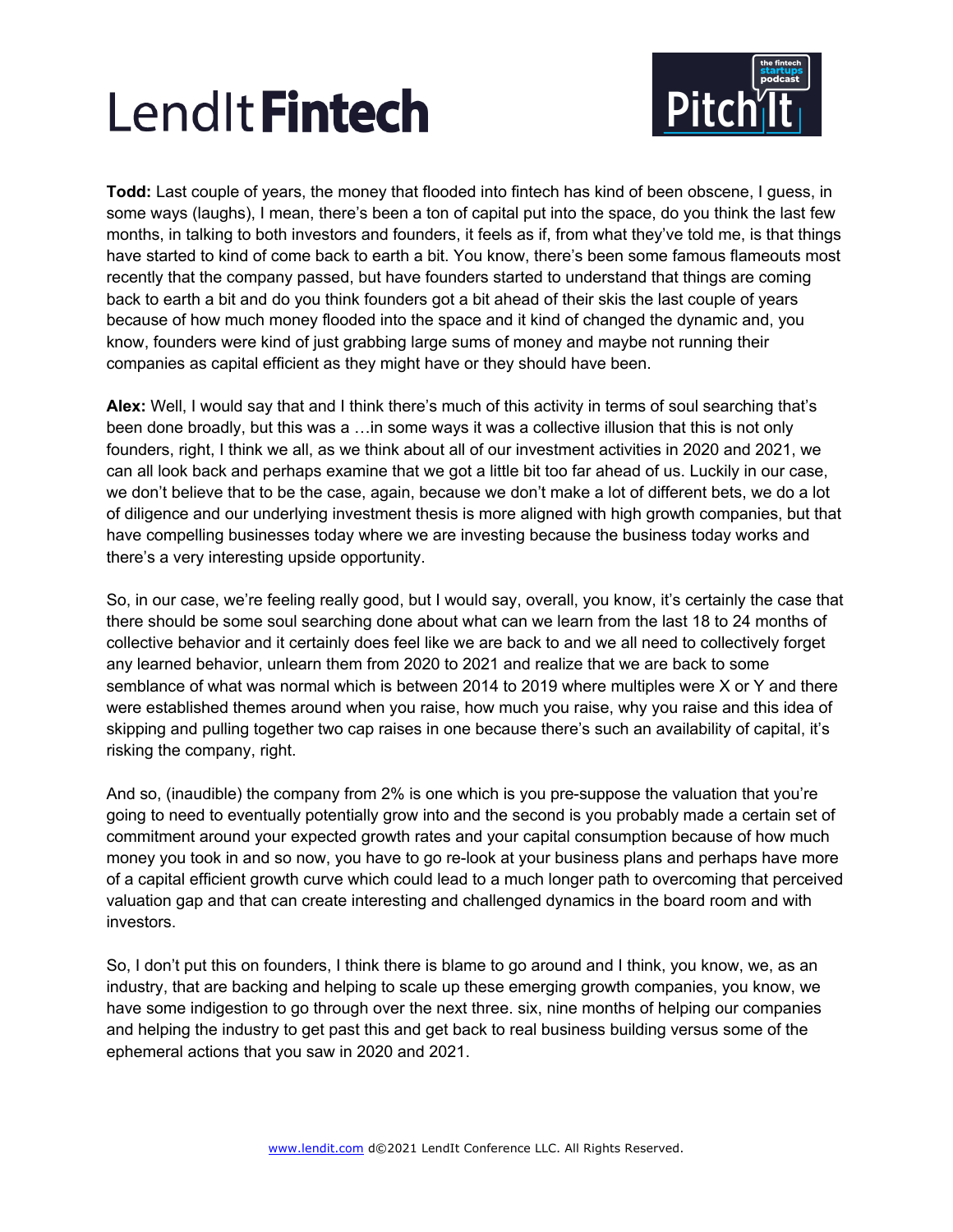

**Todd:** You think in some ways it was a blessing that it was only in 2020 and 2021, it's kind of an18 month period versus like a five-year period because, I mean, the damage could have been significantly worse, whether for founders or investors had it been this extended period of time. It seemed like it was kind of out of control and snapped back relatively quickly versus maybe like a five or seven-year period.

**Alex:** Well, it's the typical answer on exponential curves and exponentiality, right, when it hits, whichever way it hits, it hits fast, right, and so, you know, slow then fast and certainly this has felt…January, February started slow and then it certainly started to really pickup in terms of how aggressive this re-set has felt and how fast the narratives are changing in the market, not just the public market but also the private markets.

**Todd:** So, we have just a few minutes left here, first, what's the best advice that you've received from either a fellow investor or a founder?

**Alex**: I've also received this advice from my sister-in-law who is a doctor, she says, first do no harm so if you first do no harm you're starting off in a pretty good spot. Joking aside, my objective with my career and where I'm spending my time is to be part of interesting growth stories and trying to contribute in a positive way and if you start with that mindset and you're willing to have open and honest conversations and explore and learn, I think you're going to end up in a pretty good spot.

You're going to make mistakes and you're going to have to learn from them, but if you start from the mindset of I'm going to try and help, you're going to be doing quite well and that's something that's certainly helped me build real relationships that's not just about a capital transaction with some of the founders I backed and, you know, you get system participants. It's a life you lead and your professional life is an integral part of your entire life so if you treat it with the respect it deserves, it's going to work out well for you.

**Todd:** So, I'd like to end with some lighter questions. Do you have a favorite book and the last book that you read.

**Alex:** This is going to make me sound like a financial markets nerd, but I recently read "The Outsiders" and I was reminded of this as I was preparing for Berkshire Hathaway Annual Conference which is, you know, a mecca for capitalists and about the different ways and the different types of founders and outsiders and how they can do things that are let's say outside of the Overton window of this is how you build a business and certainly what you see in Silicon Valley.

So, you know, I went back to read "The Outsiders" and it's a reminder that just because there's a standard operating procedure and there's a perceived way to do things, there are those that operate on the fringes, they continue to challenge those cultural and business building norms and they can generate really meaningful outcome so "The Outsiders."

**Todd**: Do you have a favorite sport of sports teams that you root for?